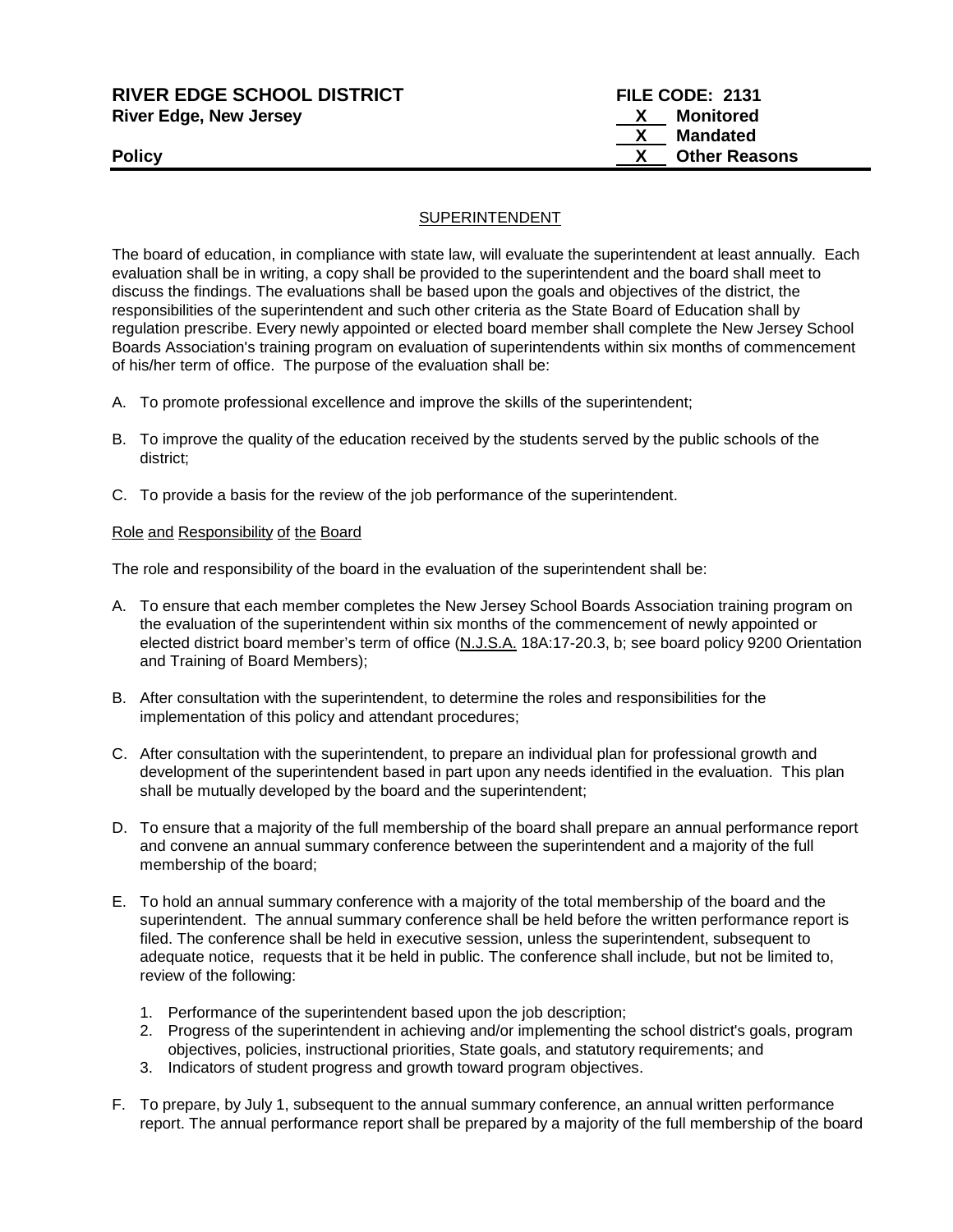#### SUPERINTENDENT (continued)

and provided to the superintendent. This report shall include, but not be limited to:

- 1. Performance areas of strength;
- 2. Performance areas needing improvement based upon the job description and evaluation criteria in "E" above;
- 3. Recommendations for professional growth and development;
- 4. A summary of available indicators of student progress and growth and a statement of how these available indicators relate to the effectiveness of the overall program and the performance of the superintendent;
- 5. An option for the superintendent, within 10 days of receipt of the report, to include for performance data which has not been included in the report prepared by the board of education to be entered into the record by the superintendent.

The board shall add to the superintendent's personnel file, all written performance reports and supporting data, including, but not limited to, indicators of student progress and growth to a superintendent's personnel file. The records shall be confidential and not be subject to public inspection or copying pursuant to the Open Public Records Act, N.J.S.A. 47:1A-1 et seq.

The board may determine whether the services of a qualified consultant will contribute substantially to the evaluation process and to engage such a consultant as deemed appropriate to assist the board. The evaluation itself shall be the responsibility of the board.

## Role and Responsibility of the Superintendent

The board shall determine the roles and responsibilities of the superintendent in consultation with the superintendent. The superintendent shall provide information and propose procedures for:

- A. The development of a job description and evaluation criteria, based upon the district's local goals, program objectives, policies, instructional priorities, state goals, statutory requirements, and the functions, duties and responsibilities of the superintendent. The evaluation criteria shall include but not be limited to available indicators of student progress;
- B. Specification of methods of data collection and reporting appropriate to the job description;
- C. Design of evaluation instruments suited to reviewing the superintendent's performance based upon the job description;
- D. Establishing an evaluation calendar to include a date for the annual conference and including appropriate information to allow proper consideration of all the items to be included in the subsequent written performance report;
- E. After the board's preparation of the annual written performance report, to provide all other appropriate information relative to evaluation of his/her performance not contained in the report.
- F. Preparation and review of the Professional Growth Plan for the administrator's professional development.

The policy shall be delivered to the superintendent upon adoption. Amendments to the policy shall be distributed within 10 working days after adoption.

| Revised:             | May 7, 2003, Legal Update January 7, 2004, February 19, 2014 |
|----------------------|--------------------------------------------------------------|
| NJSBA Review/Update: | August 2017, January 2018                                    |
| Readopted:           | September 27, 2017                                           |